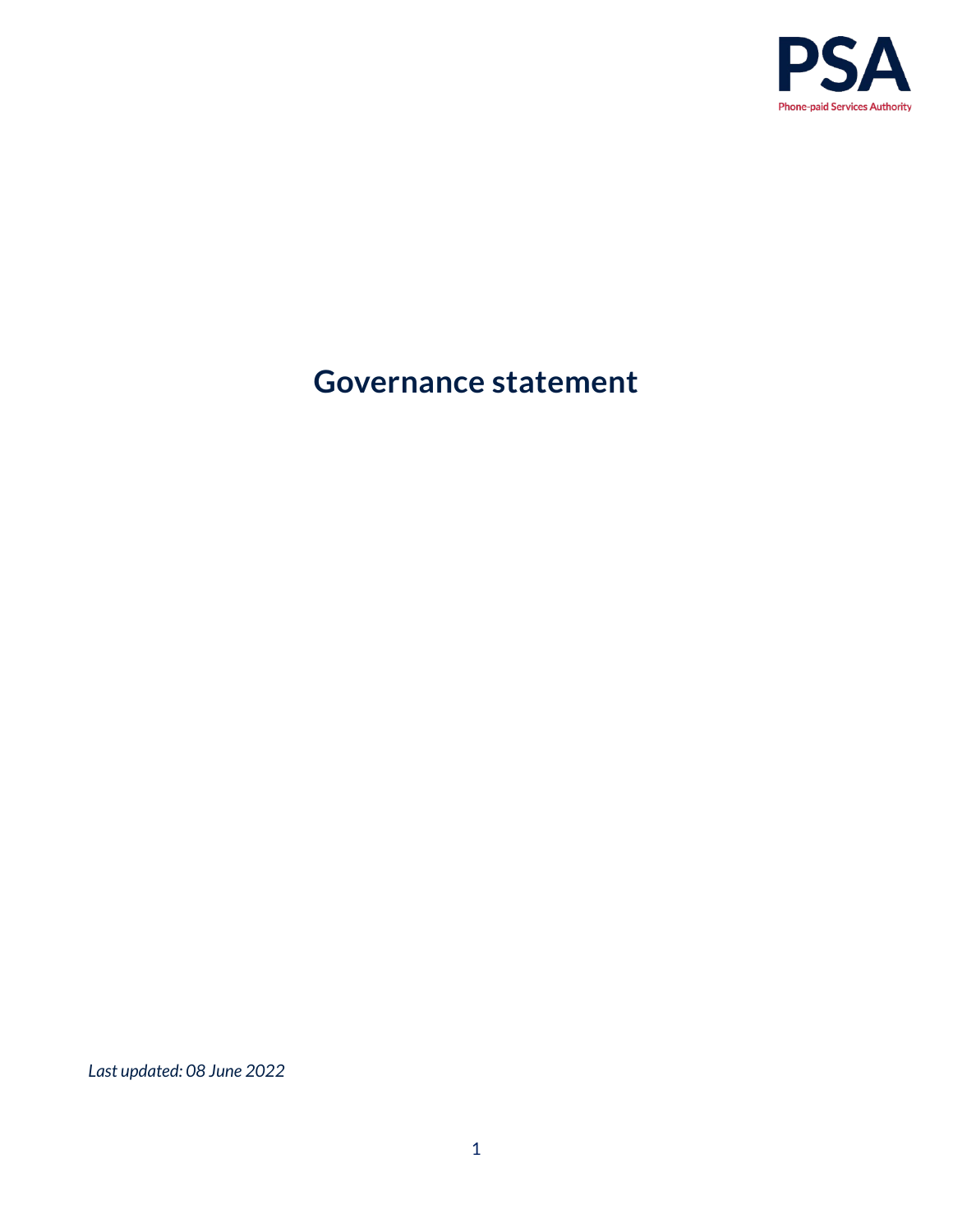# **Constitution**

- 1. Phone-paid Services Authority ("PSA") is a non-profit-making company limited by guarantee, whose members are the Directors of the company. The objects of the PSA are set out in the Memorandum of Association.
- 2. PSA was formerly known as Independent Committee for the Supervision of Standards of Telephone Information Services from 1997 - 2008 and as PhonepayPlus from 2008 - 2016.

# **Regulatory remit and procedures**

- 3. PSA is an enforcement authority with responsibility for enforcing [a Code of Practice](https://psauthority.org.uk/-/media/Files/PSA/00NEW-website/For-business/Code-guidance-and-compliance/Code-of-Practice/PSA_Code_of_Practice_15th_18-05-2022.ashx) which regulates the use of premium rate services (PRS). These are digital or voice services which are charged to the consumers phone bill and can operate using Short Message Service (SMS), 09 numbers, 087 numbers, 084 numbers (in the case of certain services), 118 directory enquiry numbers, mobile voice shortcodes and operator billing (also known as direct carrier billing).
- 4. The Communications Act 2003 ("the Act") provides Ofcom with the power to approve a Code for the purposes of regulating PRS. Ofcom has approved the current 15<sup>th</sup> edition of the Code of Practice ("the Code") under Section 121 of the Act.
- 5. Certain providers of PRS are obliged, pursuant to the Condition set by Ofcom under the Act and Section 120(3)(a) of the Act, to comply with directions given by PSA in accordance with its Code of Practice for the purpose of enforcing its provisions.
- 6. The Condition set by Ofcom applies to controlled premium rate services (CPRS), the definition of which is set out in Definitions of the Code of Practice and by Ofcom at <http://stakeholders.ofcom.org.uk/telecoms/policy/premium-rate-services>
- 7. The Code of Practice is underpinned by [Supporting procedures](https://psauthority.org.uk/-/media/Files/PSA/00NEW-website/For-business/Code-guidance-and-compliance/Other-important-documents/Code-15/Code-15-Procedures-05-April-2022.ashx), which seek to provide both transparency and clarity around the core regulatory processes including our supervisory activity, the informal investigation process designed to achieve swift remedial actions, and more formal investigative procedures used by PSA in enforcing the Code. As part of its regulatory approach PSA provides guidance where necessary in support of compliance with the Code on its website for industry and consumers.

# **Ofcom relationship**

- 8. Phone-paid Services Authority's relationship with Ofcom is governed by a Memorandum of [Understanding.](https://psauthority.org.uk/-/media/Files/PSA/About_us/Publication-scheme/MOUs/MOU--Ofcom-and-Phonepaid-Services-Authority.ashx?la=en&hash=01C14685390EC334358BCB24A730BF8BC681AD6D)
- 9. Ofcom's approval of the Code of Practice is subject to an open consultation process and notification to the EU Commission under Directive 2015/1535/EU.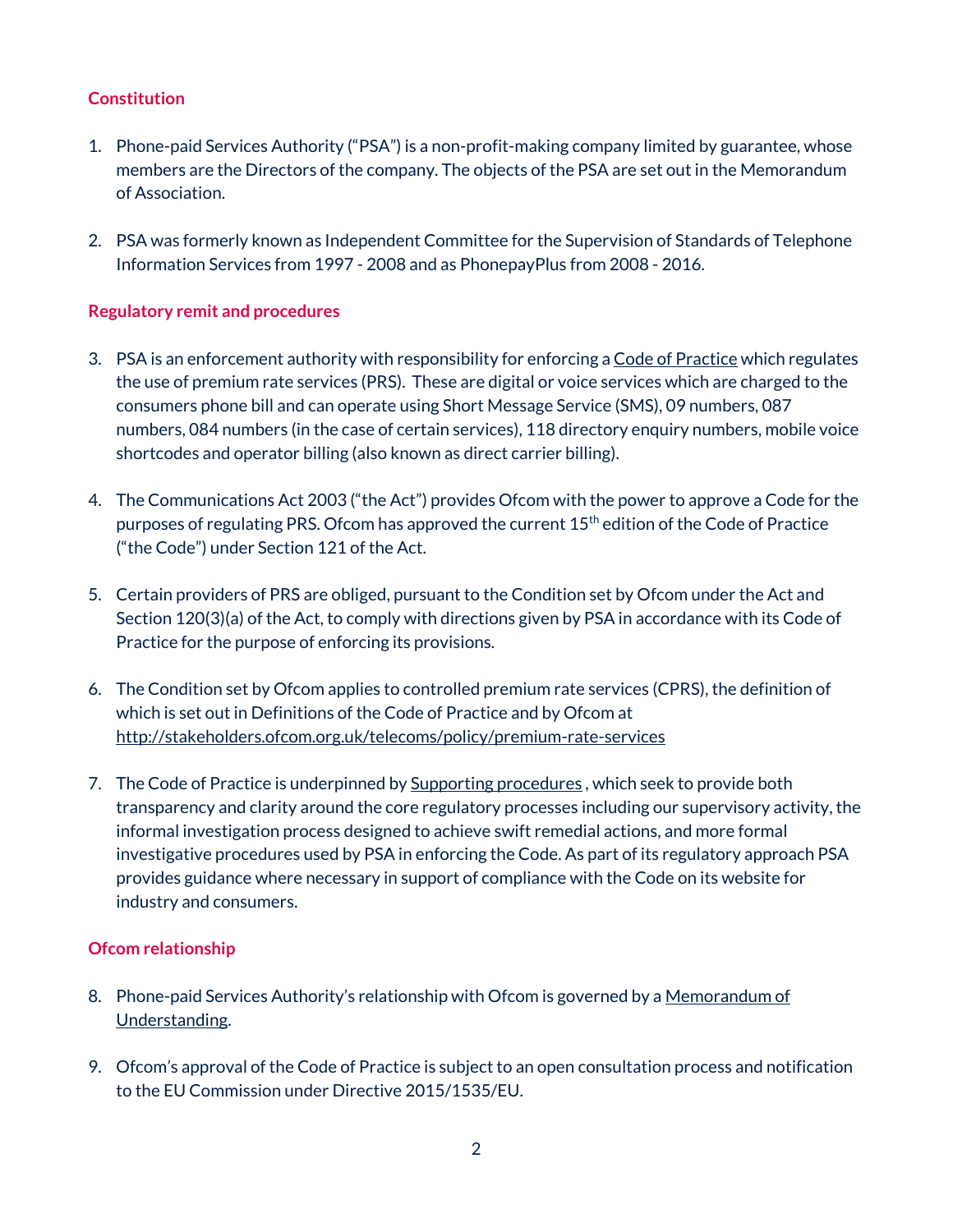#### **Government relationship**

- 10. PSA is classified by the Office for National Statistics as a Central Government body, and as such is designated an Arms-Length Body (ALB) of the Department for Digital, Culture, Media and Sport (DCMS).
- 11. PSA's relationship with DCMS is governed by a **Framework Agreement**.

## **Freedom of Information**

- 12. The Freedom of Information Act 2000 gives a general right of access to all types of recorded information held by public authorities, sets out exemptions from that right, and places a number of obligations on public authorities. One such obligation is to adopt and maintain a **Publication Scheme** which provides easy access to certain types of information. A 'public authority' is defined in the Freedom of Information Act and includes (among others) specified non-departmental public bodies.
- 13. PSA is not a designated public authority for the purposes of the Freedom of Information Act and is therefore not currently subject to it. However, in compliance with recommended best practice, it has produced and maintains a scheme.

## **Regulatory principles**

- 14. PSA is not subject to the Legislative and Regulatory Reform Act 2006.
- 15. However, in carrying out its regulatory remit, PSA volunteers to adhere to its provisions and endeavours to comply with the HM Government Code of Practice on Consultation.
- 16. PSA therefore has regard to the five principles of good regulation: transparency; accountability; proportionality; consistency; targeting.

# **Regulatory overlap**

- 17. Some PRS delivery may involve aspects that also fall within the remit of other regulatory authorities. In such cases, PSA still regulates the service but will consider the most appropriate regulatory approach to achieve the desired best outcome for consumers.
- 18. In addition to the Memorandum of Understanding in place with Ofcom, to manage potential areas of regulatory overlap, PSA also has Memorandums of Understanding with the Advertising Standards Authority, Information Commissioners Office and the Gambling Commission.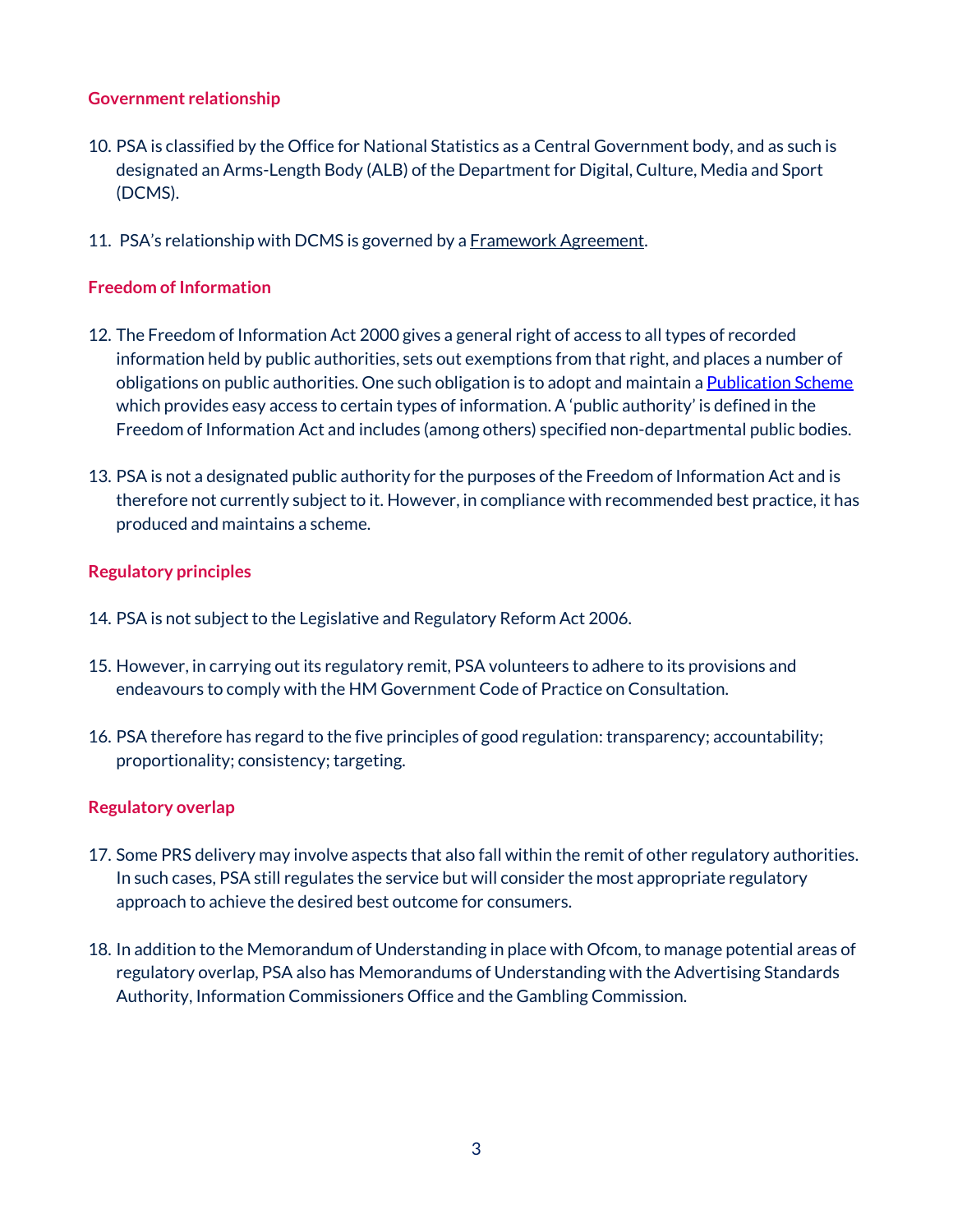#### **Board**

- 19. The PSA operates in an entirely independent manner and all members of the Board are appointed in their individual capacities.
- 20. The Articles of the Company prescribe that, unless otherwise determined by ordinary resolution, the minimum number of Directors is set at two and the maximum at twelve. Currently the Board consists of the Chairman, the Chief Executive, a Senior Independent Director and up to four non-Executive Directors, all appointed following an open recruitment and selection process.
- 21. Board members adhere to the [Office Holder Handbook.](https://psauthority.org.uk/-/media/Files/PSA/00NEW-website/About-us/About-us/PSA-Office-Holders-Handbook-25-April-2022.ashx)
- 22. The Board meet regularly throughout the year an[d Minutes of Board meetings](https://psauthority.org.uk/About-Us/The-Board) are made publicly available.
- 23. The work of the Board is supported through two sub-committees the Audit, Risk and Corporate Governance Committee and the Resources Committee. Th[e terms of reference](https://psauthority.org.uk/-/media/Files/PSA/00NEW-website/About-us/Board-and-CAP/Board-sub-committees-29-01-2020.ashx) for these Committees are publicly available.
- 24. The Board has delegated to a Code Adjudication Panel ("CAP") the function of undertaking adjudications in respect of alleged breaches of the Code of Practice, and Board members do not take part in any adjudicatory decision-making process and shall not sit on Code Adjudication Tribunals that adjudicate on the provisions of the Code.
- 25. Each year the Board undertakes an annual review of its effectiveness, where its performance is assessed and evaluated against a broad range of criteria, and in line with the FRC UK Corporate Governance Code guidelines and Langlands Principles. Where any improvements are identified, these will usually be addressed through delegation to a Committee. Performance of Board members is reviewed annually by the Chairman; a review of the Chairman's performance is undertaken collectively by the Board members on an annual basis.

# **Code Adjudication Panel**

- 26. PSA has established a CAP consisting of a minimum of 9 and a maximum of 17 members, who throughout the entire duration of their membership will not have any commercial interest in PRS.
- 27. The Chair of the CAP is appointed by the Board.
- 28. Adjudication on provisions of the Code is through a Code Adjudication Tribunal, the constitution of which is drawn from CAP members.
- 29. CAP members adhere to the [Office Holder Handbook.](https://psauthority.org.uk/-/media/Files/PSA/00NEW-website/About-us/About-us/PSA-Office-Holders-Handbook-25-April-2022.ashx)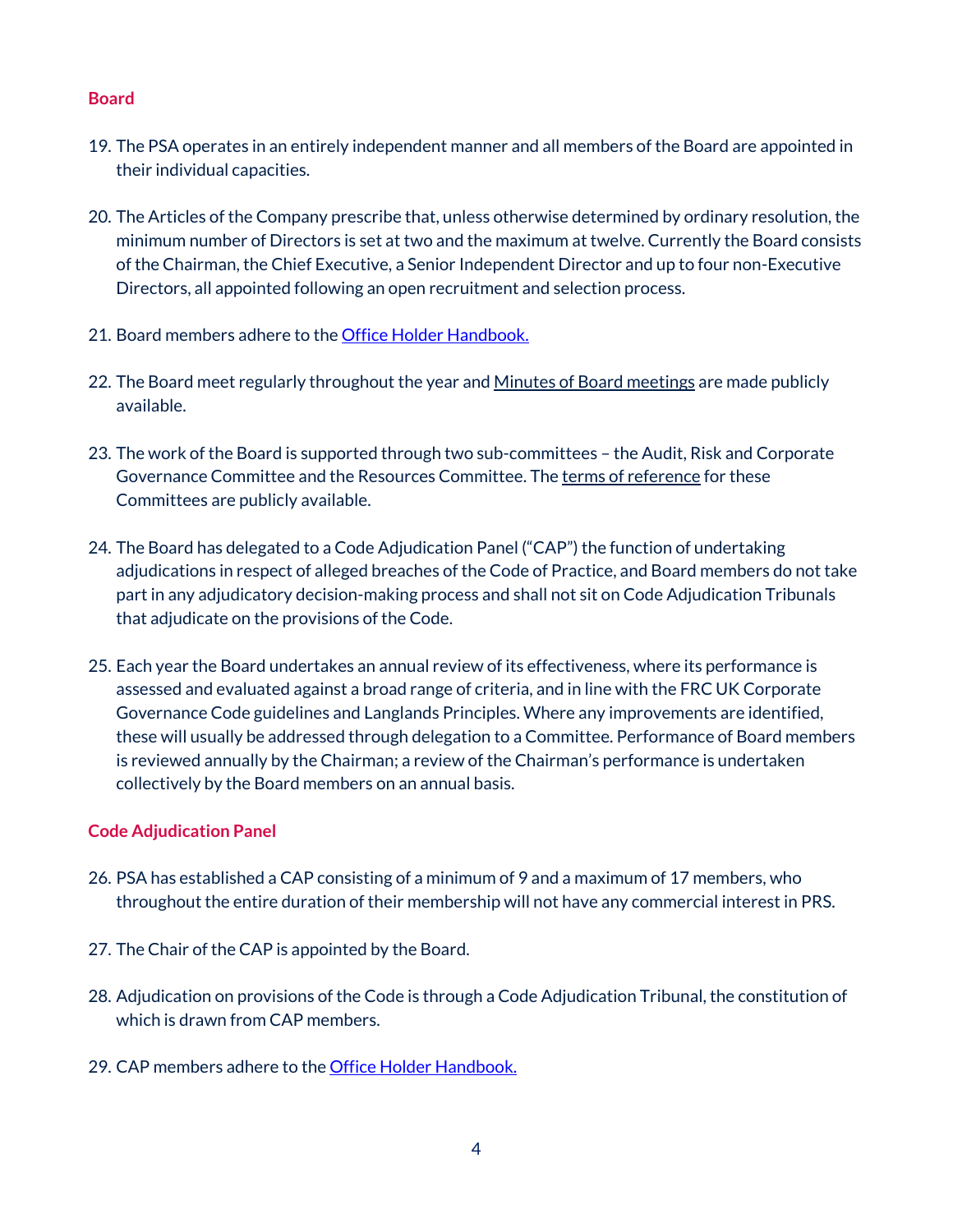## **Consumer Panel**

30. A Consumer Panel has been set up by the PSA to provide advice and challenge on aspects of the PSA's work, to support and enhance the interests of consumers.

31. The Panel achieves this by:

- providing advice and comment from a consumer perspective on the extent to which PSA policies and regulation are aligned with its strategic purpose
- bringing to the attention of the PSA issues that are or are likely to be of significance to or impact on consumers and providing advice and comment on these issues, and
- commenting on consultations and research undertaken by the PSA.

# **Independent Complaints Assessor**

32. The PSA has an appointe[d Independent Complaints Assessor,](https://psauthority.org.uk/about-us/complaints-about-us-and-whistleblowing) whose role is to consider complaints about how the PSA has discharged its responsibilities.

## **Stakeholder engagement**

- 33. PSA is committed to working closely in partnership with industry and regulatory stakeholders to ensure the success of effective PRS regulation and consumer protection.
- 34. PSA has established an advisor[y Industry Liaison Panel](https://psauthority.org.uk/About-Us/Industry-Liaison-Panel) (ILP) to facilitate a two-way communication with industry and identify emerging trends and issues in the market.
- 35. PSA is committed to public consultations on matters affecting the design and application of regulation. In these consultations, PSA will also give due consideration to the impact of additional factors.
- 36. PSA provides free compliance advice and guidance for providers on their services and promotions.

# **Strategic purpose**

37. The Board is responsible for agreeing the strategic purpose of PSA. This is reviewed annually, and is published in the current [Business Plan and Budget.](https://psauthority.org.uk/-/media/Files/PSA/00NEW-website/Publication-scheme/Business-Plan-and-Budget-2022-2023.ashx)

#### **Funding**

- 38. As far as is practicable, by 31 December each year, the PSA will publish a proposed budget and activity plan for the forthcoming financial year for consultation.
- 39. Having considered the comments received, the PSA will review and then present its proposed budget and activity plan to Ofcom for comment and approval.